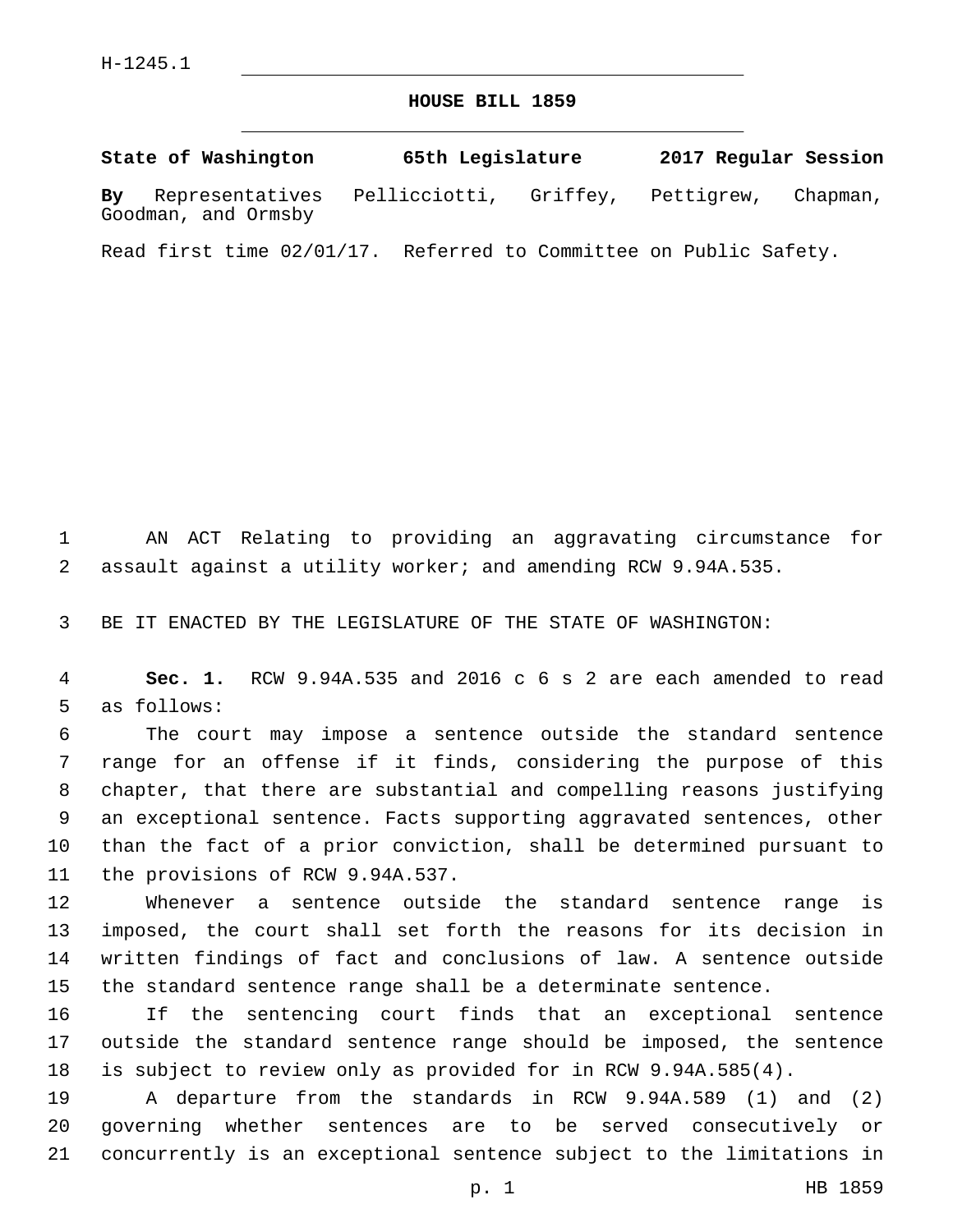this section, and may be appealed by the offender or the state as set forth in RCW 9.94A.585 (2) through (6).2

(1) Mitigating Circumstances - Court to Consider

 The court may impose an exceptional sentence below the standard range if it finds that mitigating circumstances are established by a preponderance of the evidence. The following are illustrative only and are not intended to be exclusive reasons for exceptional 8 sentences.

 (a) To a significant degree, the victim was an initiator, willing participant, aggressor, or provoker of the incident.

 (b) Before detection, the defendant compensated, or made a good faith effort to compensate, the victim of the criminal conduct for 13 any damage or injury sustained.

 (c) The defendant committed the crime under duress, coercion, threat, or compulsion insufficient to constitute a complete defense but which significantly affected his or her conduct.

 (d) The defendant, with no apparent predisposition to do so, was 18 induced by others to participate in the crime.

 (e) The defendant's capacity to appreciate the wrongfulness of his or her conduct, or to conform his or her conduct to the requirements of the law, was significantly impaired. Voluntary use of 22 drugs or alcohol is excluded.

 (f) The offense was principally accomplished by another person and the defendant manifested extreme caution or sincere concern for 25 the safety or well-being of the victim.

 (g) The operation of the multiple offense policy of RCW 9.94A.589 results in a presumptive sentence that is clearly excessive in light of the purpose of this chapter, as expressed in RCW 9.94A.010.

 (h) The defendant or the defendant's children suffered a continuing pattern of physical or sexual abuse by the victim of the offense and the offense is a response to that abuse.

 (i) The defendant was making a good faith effort to obtain or provide medical assistance for someone who is experiencing a drug-34 related overdose.

 (j) The current offense involved domestic violence, as defined in RCW 10.99.020, and the defendant suffered a continuing pattern of coercion, control, or abuse by the victim of the offense and the offense is a response to that coercion, control, or abuse.

 (k) The defendant was convicted of vehicular homicide, by the operation of a vehicle in a reckless manner and has committed no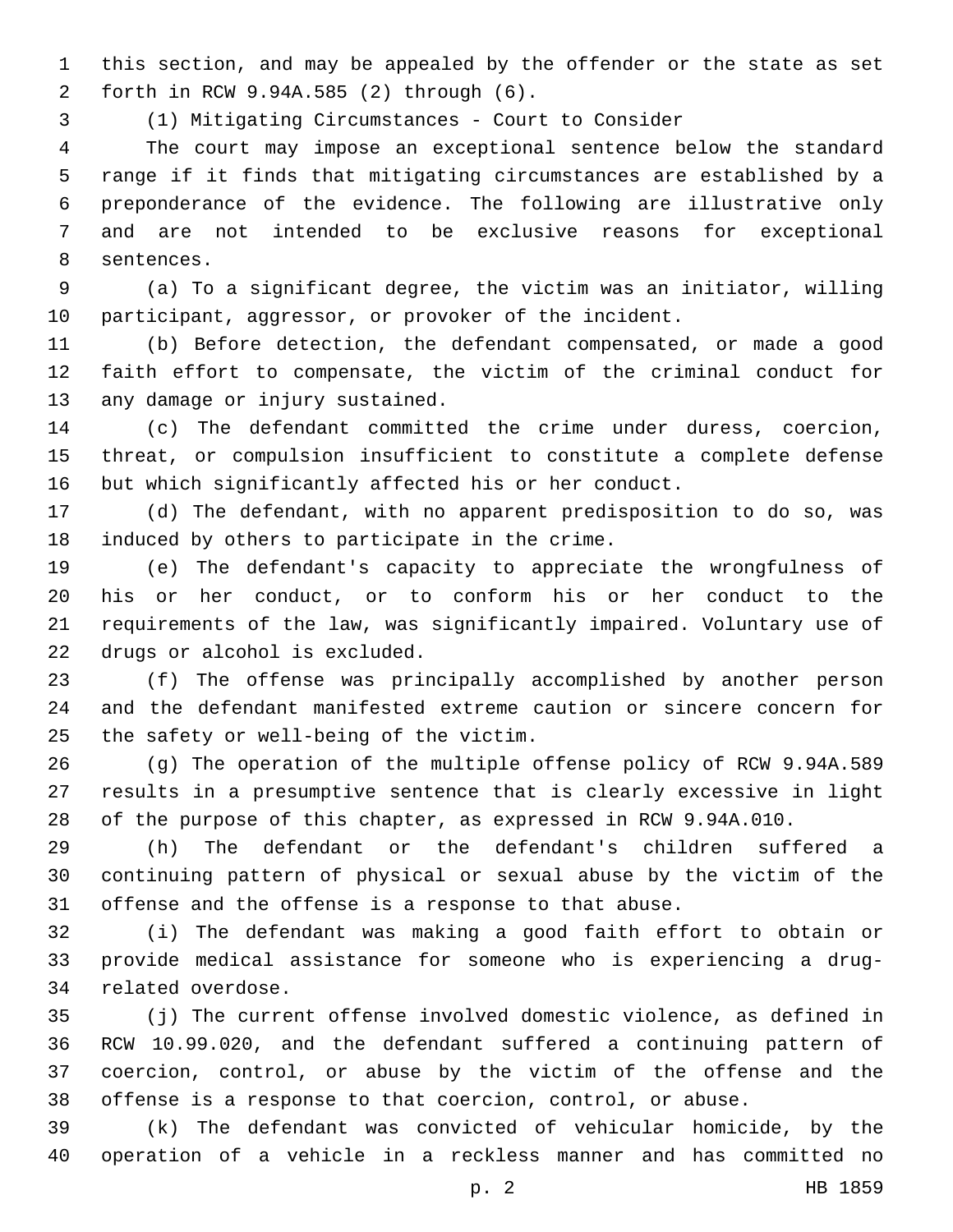other previous serious traffic offenses as defined in RCW 9.94A.030, and the sentence is clearly excessive in light of the purpose of this 3 chapter, as expressed in RCW 9.94A.010.

 (2) Aggravating Circumstances - Considered and Imposed by the 5 Court

 The trial court may impose an aggravated exceptional sentence without a finding of fact by a jury under the following 8 circumstances:

 (a) The defendant and the state both stipulate that justice is best served by the imposition of an exceptional sentence outside the standard range, and the court finds the exceptional sentence to be consistent with and in furtherance of the interests of justice and 13 the purposes of the sentencing reform act.

 (b) The defendant's prior unscored misdemeanor or prior unscored foreign criminal history results in a presumptive sentence that is clearly too lenient in light of the purpose of this chapter, as 17 expressed in RCW 9.94A.010.

 (c) The defendant has committed multiple current offenses and the defendant's high offender score results in some of the current 20 offenses going unpunished.

 (d) The failure to consider the defendant's prior criminal history which was omitted from the offender score calculation pursuant to RCW 9.94A.525 results in a presumptive sentence that is 24 clearly too lenient.

 (3) Aggravating Circumstances - Considered by a Jury - Imposed by 26 the Court

 Except for circumstances listed in subsection (2) of this section, the following circumstances are an exclusive list of factors that can support a sentence above the standard range. Such facts should be determined by procedures specified in RCW 9.94A.537.

 (a) The defendant's conduct during the commission of the current offense manifested deliberate cruelty to the victim.

 (b) The defendant knew or should have known that the victim of the current offense was particularly vulnerable or incapable of 35 resistance.

 (c) The current offense was a violent offense, and the defendant knew that the victim of the current offense was pregnant.

 (d) The current offense was a major economic offense or series of offenses, so identified by a consideration of any of the following 40 factors: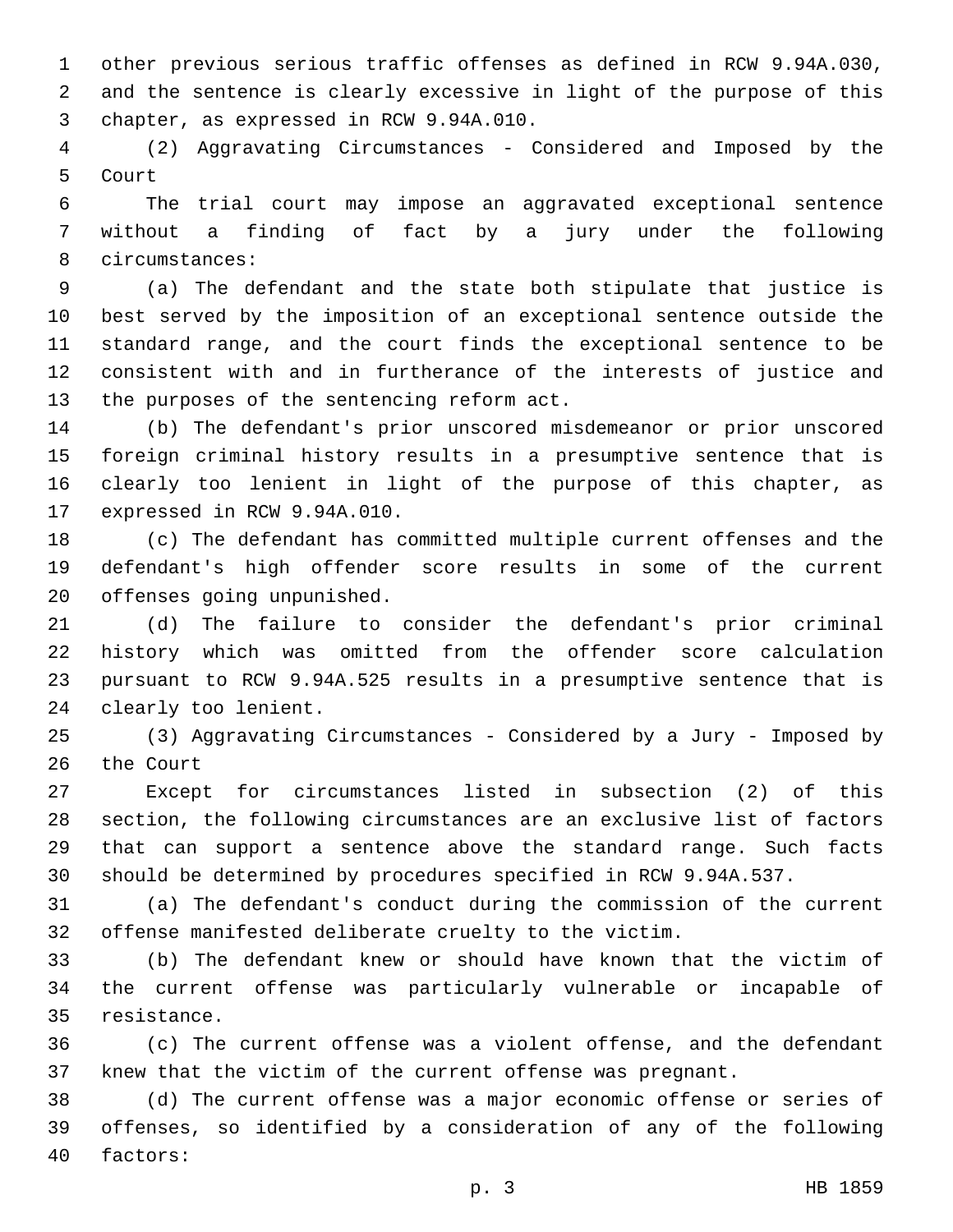(i) The current offense involved multiple victims or multiple incidents per victim;2

 (ii) The current offense involved attempted or actual monetary loss substantially greater than typical for the offense;

 (iii) The current offense involved a high degree of sophistication or planning or occurred over a lengthy period of time; 7 or

 (iv) The defendant used his or her position of trust, confidence, or fiduciary responsibility to facilitate the commission of the 10 current offense.

 (e) The current offense was a major violation of the Uniform Controlled Substances Act, chapter 69.50 RCW (VUCSA), related to trafficking in controlled substances, which was more onerous than the typical offense of its statutory definition: The presence of ANY of the following may identify a current offense as a major VUCSA:

 (i) The current offense involved at least three separate transactions in which controlled substances were sold, transferred, 18 or possessed with intent to do so;

 (ii) The current offense involved an attempted or actual sale or transfer of controlled substances in quantities substantially larger 21 than for personal use;

 (iii) The current offense involved the manufacture of controlled 23 substances for use by other parties;

 (iv) The circumstances of the current offense reveal the offender 25 to have occupied a high position in the drug distribution hierarchy;

 (v) The current offense involved a high degree of sophistication or planning, occurred over a lengthy period of time, or involved a 28 broad geographic area of disbursement; or

 (vi) The offender used his or her position or status to facilitate the commission of the current offense, including positions of trust, confidence or fiduciary responsibility (e.g., pharmacist, 32 physician, or other medical professional).

 (f) The current offense included a finding of sexual motivation 34 pursuant to RCW 9.94A.835.

 (g) The offense was part of an ongoing pattern of sexual abuse of the same victim under the age of eighteen years manifested by multiple incidents over a prolonged period of time.

 (h) The current offense involved domestic violence, as defined in RCW 10.99.020, or stalking, as defined in RCW 9A.46.110, and one or 40 more of the following was present: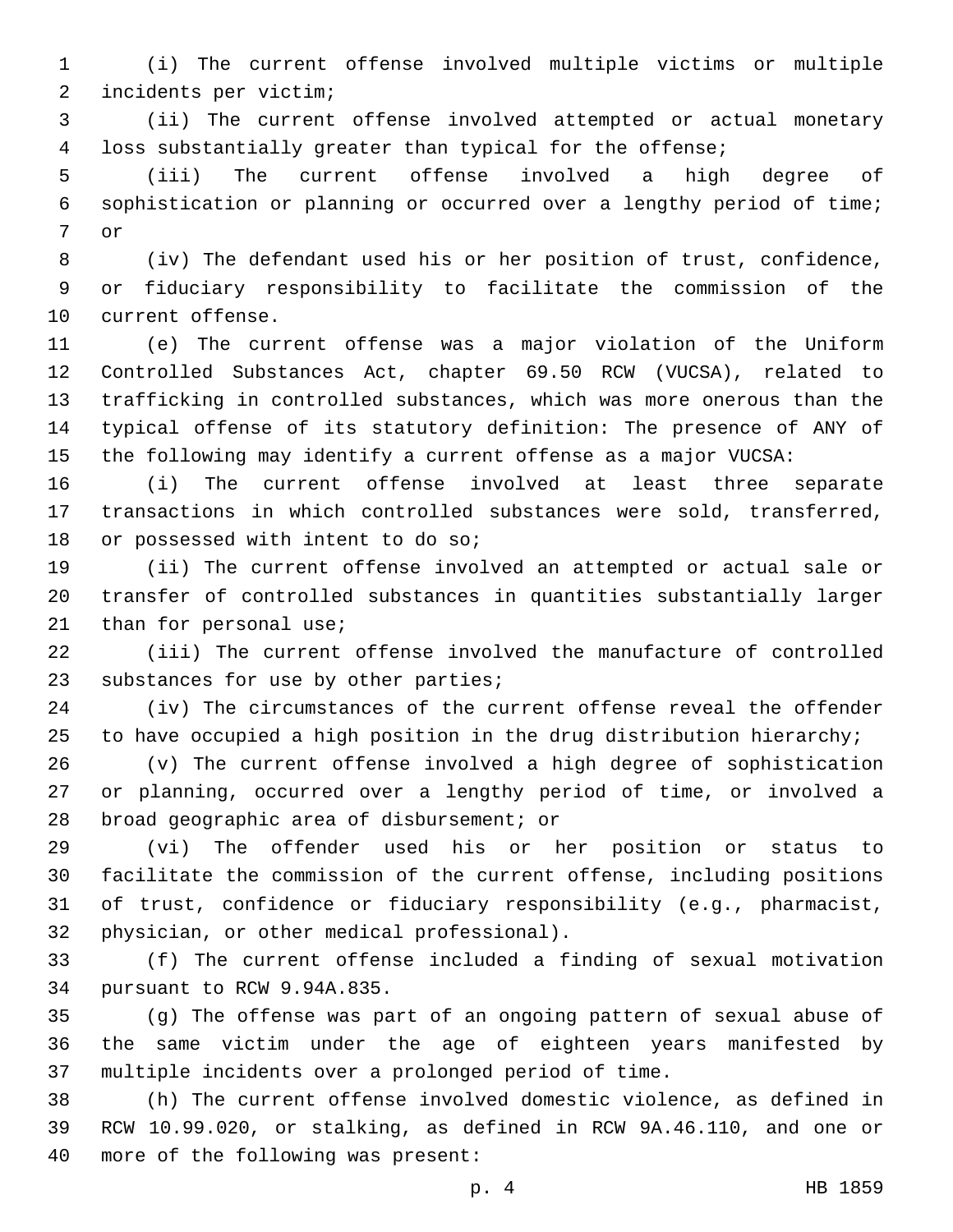(i) The offense was part of an ongoing pattern of psychological, physical, or sexual abuse of a victim or multiple victims manifested by multiple incidents over a prolonged period of time;

 (ii) The offense occurred within sight or sound of the victim's or the offender's minor children under the age of eighteen years; or

 (iii) The offender's conduct during the commission of the current offense manifested deliberate cruelty or intimidation of the victim.

 (i) The offense resulted in the pregnancy of a child victim of 9 rape.

 (j) The defendant knew that the victim of the current offense was a youth who was not residing with a legal custodian and the defendant established or promoted the relationship for the primary purpose of 13 victimization.

 (k) The offense was committed with the intent to obstruct or impair human or animal health care or agricultural or forestry 16 research or commercial production.

 (l) The current offense is trafficking in the first degree or trafficking in the second degree and any victim was a minor at the 19 time of the offense.

 (m) The offense involved a high degree of sophistication or 21 planning.

 (n) The defendant used his or her position of trust, confidence, or fiduciary responsibility to facilitate the commission of the 24 current offense.

 (o) The defendant committed a current sex offense, has a history of sex offenses, and is not amenable to treatment.

(p) The offense involved an invasion of the victim's privacy.

 (q) The defendant demonstrated or displayed an egregious lack of 29 remorse.

 (r) The offense involved a destructive and foreseeable impact on 31 persons other than the victim.

 (s) The defendant committed the offense to obtain or maintain his or her membership or to advance his or her position in the hierarchy of an organization, association, or identifiable group.

 (t) The defendant committed the current offense shortly after 36 being released from incarceration.

 (u) The current offense is a burglary and the victim of the burglary was present in the building or residence when the crime was 39 committed.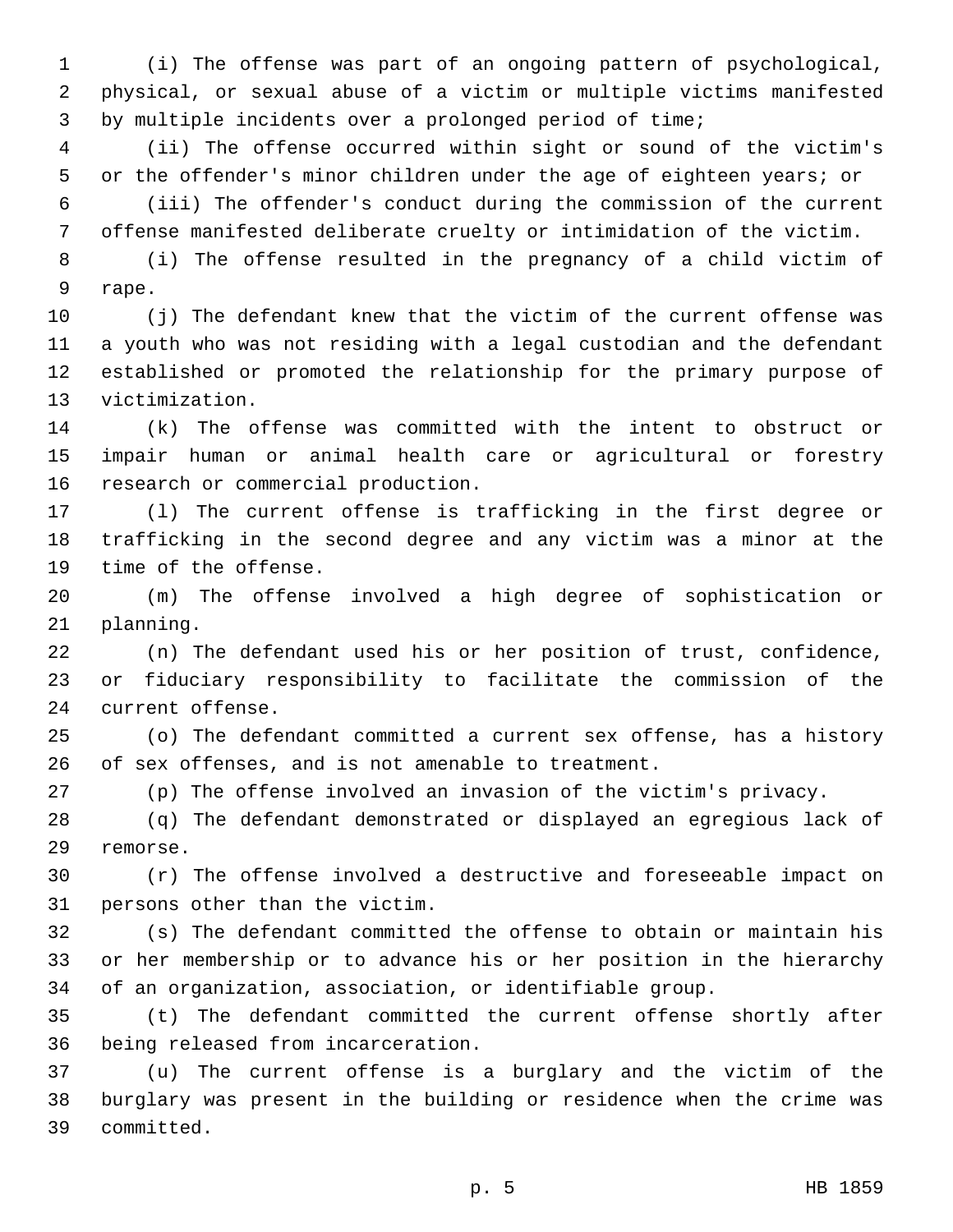(v) The offense was committed against a law enforcement officer who was performing his or her official duties at the time of the offense, the offender knew that the victim was a law enforcement officer, and the victim's status as a law enforcement officer is not 5 an element of the offense.

 (w) The defendant committed the offense against a victim who was 7 acting as a good samaritan.

 (x) The defendant committed the offense against a public official or officer of the court in retaliation of the public official's performance of his or her duty to the criminal justice system.

 (y) The victim's injuries substantially exceed the level of bodily harm necessary to satisfy the elements of the offense. This aggravator is not an exception to RCW 9.94A.530(2).

 (z)(i)(A) The current offense is theft in the first degree, theft in the second degree, possession of stolen property in the first degree, or possession of stolen property in the second degree; (B) the stolen property involved is metal property; and (C) the property damage to the victim caused in the course of the theft of metal property is more than three times the value of the stolen metal property, or the theft of the metal property creates a public hazard.

 (ii) For purposes of this subsection, "metal property" means commercial metal property, private metal property, or nonferrous 23 metal property, as defined in RCW 19.290.010.

 (aa) The defendant committed the offense with the intent to directly or indirectly cause any benefit, aggrandizement, gain, profit, or other advantage to or for a criminal street gang as defined in RCW 9.94A.030, its reputation, influence, or membership.

 (bb) The current offense involved paying to view, over the internet in violation of RCW 9.68A.075, depictions of a minor engaged in an act of sexually explicit conduct as defined in RCW 9.68A.011(4) (a) through  $(g)$ .

 (cc) The offense was intentionally committed because the defendant perceived the victim to be homeless, as defined in RCW 34 9.94A.030.

 (dd) The current offense involved a felony crime against persons, except for assault in the third degree pursuant to RCW 9A.36.031(1)(k), that occurs in a courtroom, jury room, judge's chamber, or any waiting area or corridor immediately adjacent to a courtroom, jury room, or judge's chamber. This subsection shall apply only: (i) During the times when a courtroom, jury room, or judge's